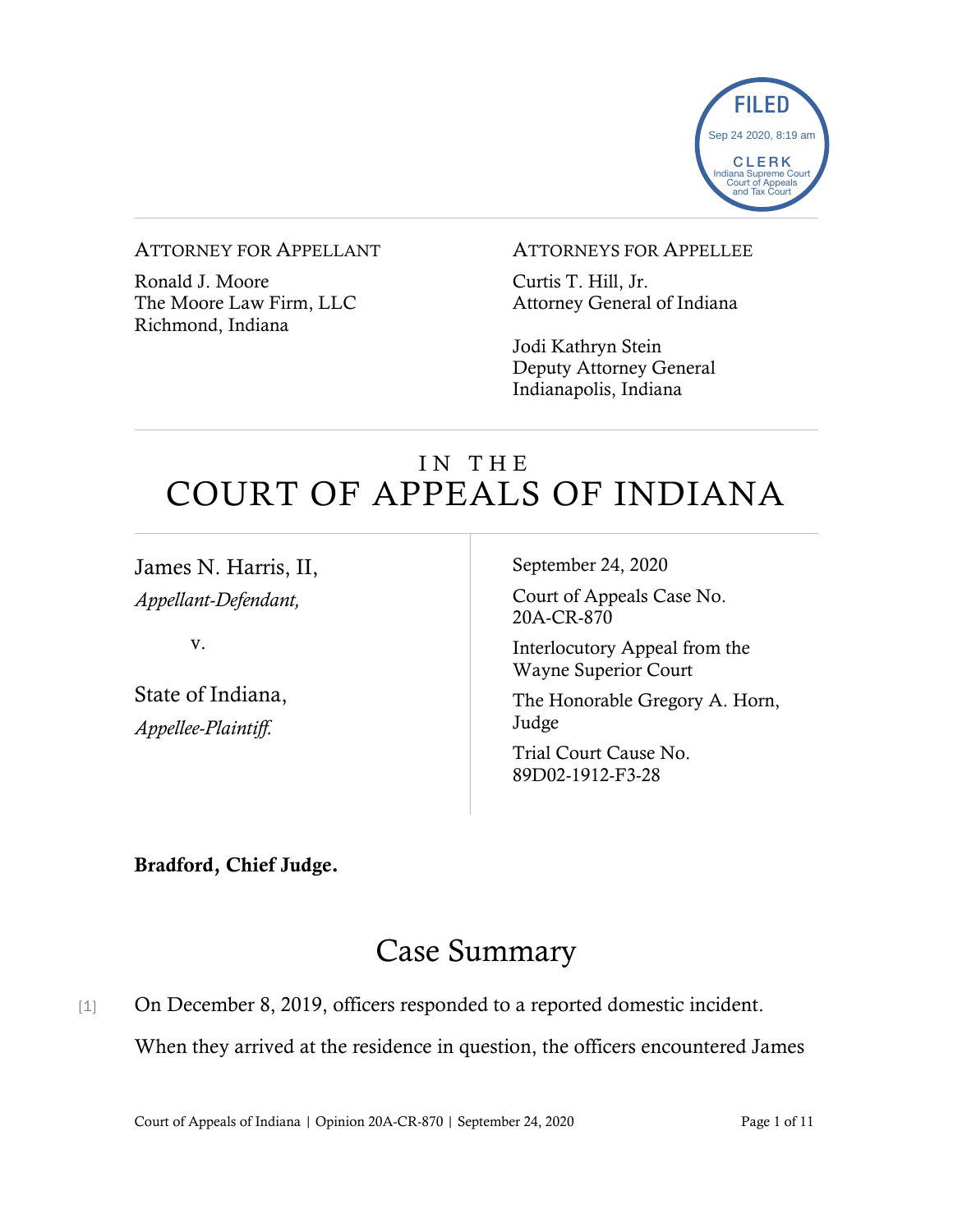Harris, II. Harris consented to the officers' request to check the residence to ensure that no one was in danger inside the residence. During this welfare check, officers recovered thirty-eight grams of methamphetamine and a syringe from the residence. Harris was subsequently charged with Level 3 felony possession of methamphetamine and Level 6 felony unlawful possession of a syringe. This interlocutory appeal follows the denial of Harris's motion to suppress the evidence recovered during the search of the residence. We affirm and remand for further proceedings.

## Facts and Procedural History

- [2] On December 8, 2019, Richmond Police Officers Paul Hutchison and Quinten Schuler were dispatched to  $229\frac{1}{2}$  North  $10<sup>th</sup>$  Street to investigate a reported "domestic with battery." Tr. Vol. II p. 5. Officer Hutchison was advised that Harris was a possible person of interest. When Officers Hutchison and Schuler arrived at the residence, they observed that the door was partially open. Harris, wearing only his underwear, appeared from an upstairs apartment after Officer Hutchison announced himself and Officer Schuler as "Richmond Police." Tr. Vol. II p. 7. Harris consented after Officer Hutchison asked if they could "come up and speak with him." Tr. Vol. II p. 7.
- [3] Officer Hutchison informed Harris of "the nature of the call," "[t]old him that it was a domestic with a battery," and "[a]sked if anybody else was in the apartment." Tr. Vol. II p. 9. Harris, who, based on Officer Hutchison's training and experience as a police officer, appeared to be under the influence of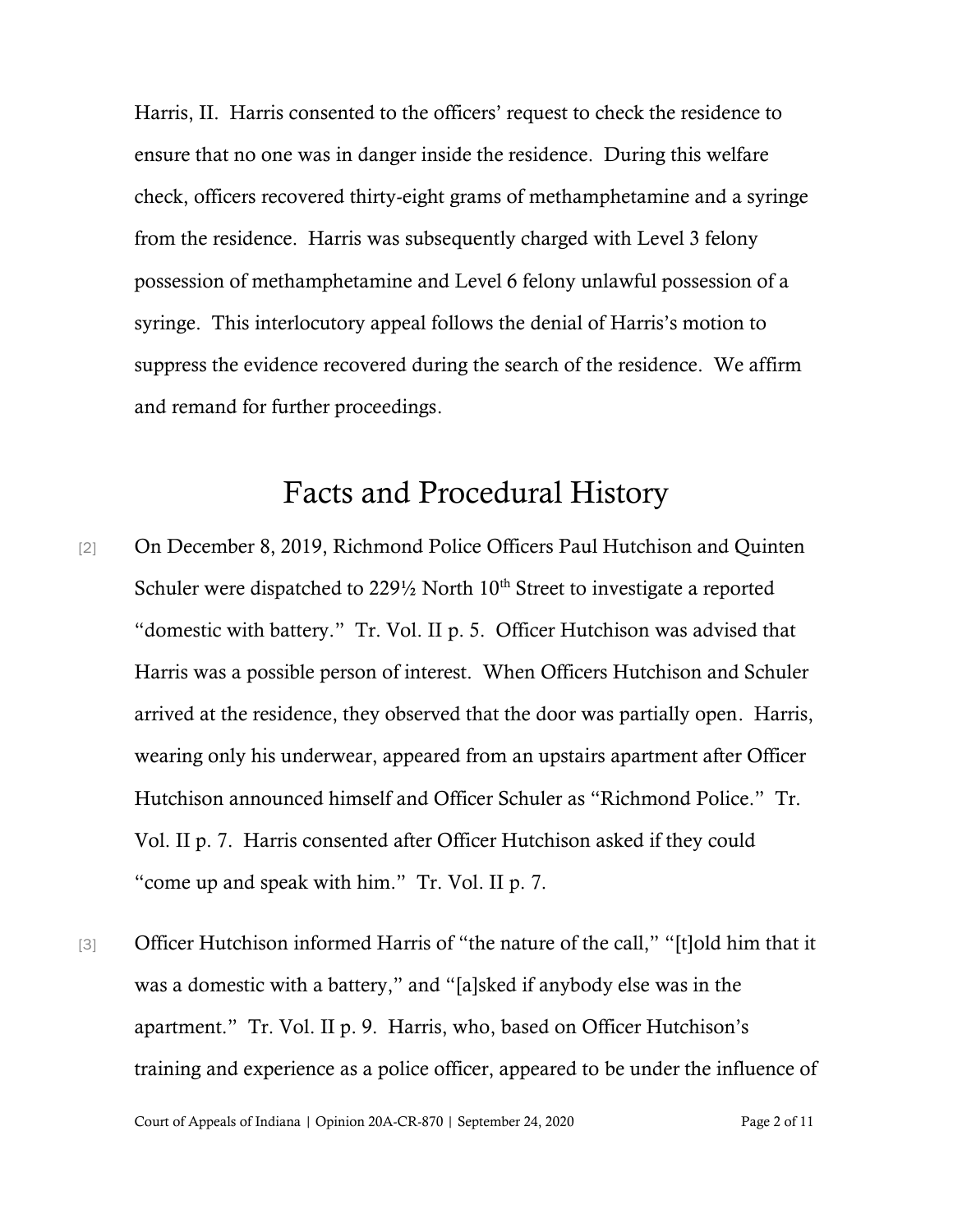methamphetamine, told Officer Hutchison that "there was no body else there, he was not fighting with anyone." Tr. Vol. II p. 9. Harris consented to Officer Hutchison's request for permission for him and Officer Schuler to "look through the apartment for the … other side of the domestic dispute" and to verify that "everybody's ok." Tr. Vol. II p. 10.

- [4] Officer Hutchison first looked in a bedroom "where [he] saw [Harris] coming from." Tr. Vol. II p. 11. The bedroom, which was "pretty messy," contained male clothing and a bed. Tr. Vol. II p. 11. As Officer Hutchison walked toward a closet, he stepped on a pair of jeans that were on the floor. Officer Hutchison felt "a ball of a … crystal like substance" shift inside a pocket of the jeans underneath his foot and heard "crackling noises" as he stepped on the jeans. Tr. Vol. II p. 12. Officer Hutchison, again based on his training and experience as a police officer, immediately recognized the item he stepped on as being consistent with methamphetamine. After verifying that no one was in the closet, Officer Hutchison "returned back to the" jeans, picked up the jeans, and retrieved the contraband from the right pocket. Tr. Vol. II p. 15. The contraband was packaged "in a plastic bag, tied off," consistent with how Officer Hutchison had "come into contact with methamphetamine in the past." Tr. Vol. II p. 15. Officer Hutchison continued the search, ultimately verifying that no one else was present in the apartment.
- [5] After Officer Hutchison showed Harris the methamphetamine recovered from the jeans, Harris indicated that that "it was not his" and that it belonged to "the female that was in the apartment" before the officers arrived. Tr. Vol. II p. 16.

Court of Appeals of Indiana | Opinion 20A-CR-870 | September 24, 2020 Page 3 of 11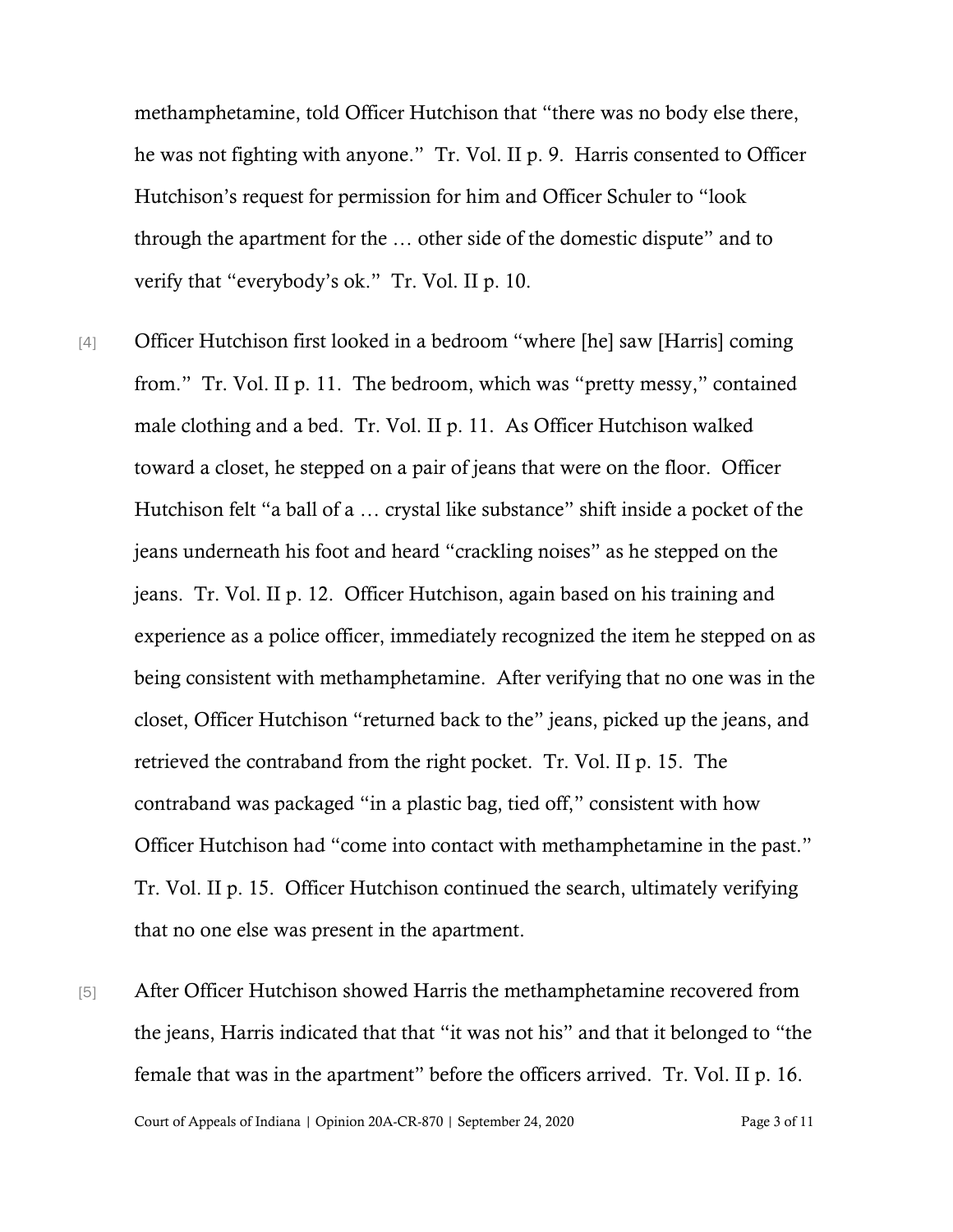Harris also indicated that the jeans from which Officer Hutchison recovered the methamphetamine "weren't his." Tr. Vol. II p. 16. Harris was placed under arrest after he got dressed, putting on clothes and shoes that were intermingled with the jeans that Officer Hutchison had stepped on. Testing subsequently confirmed that the contraband was approximately thirty-eight grams of methamphetamine. Officers Hutchison and Schuler also recovered a syringe from a pot of water in the kitchen.

[6] On December 9, 2019, the State charged Harris with Level 3 felony possession of methamphetamine and Level 6 felony unlawful possession of a syringe. The State also alleged that Harris was a habitual offender. Harris filed an amended motion to suppress the evidence recovered during the search of the apartment on February 18, 2020.<sup>1</sup> Following a hearing, the trial court denied the motion to suppress, finding that Harris "did not have standing to challenge the constitutionality of the search" of the jeans. Appellant's App. Vol. II p. 60.

## Discussion and Decision

[7] Harris contends that the trial court erred in denying his motion to suppress.

We review a trial court's denial of a motion to suppress in a manner similar to review of other sufficiency issues. *Taylor v. State*, 689 N.E.2d 699, 702 (Ind. 1997). There must be substantial evidence of probative value in the record to support the ruling of the trial court. *Id.* We do not reweigh the evidence,

<sup>&</sup>lt;sup>1</sup> The initial motion to suppress was filed on January 29, 2020.

Court of Appeals of Indiana | Opinion 20A-CR-870 | September 24, 2020 Page 4 of 11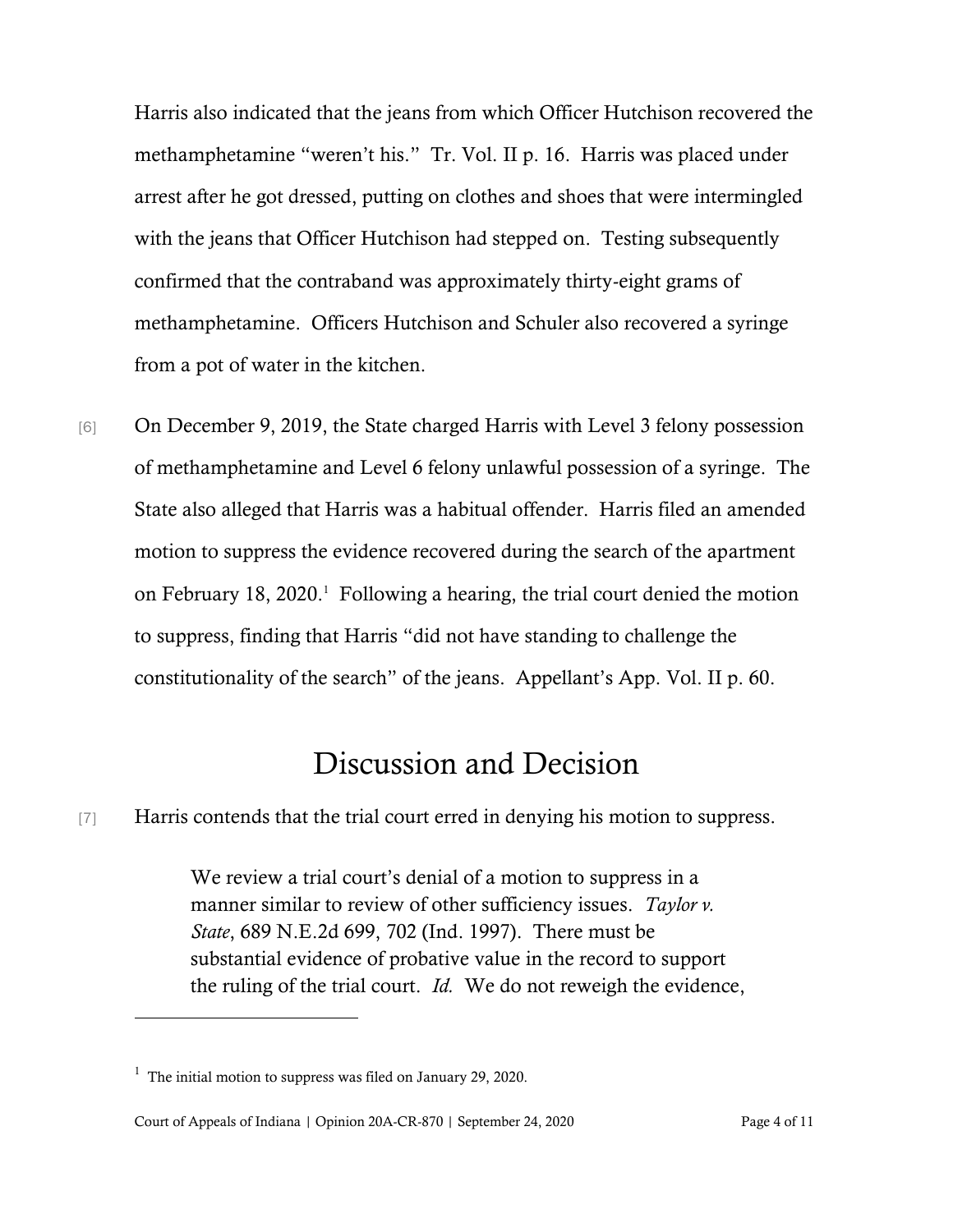and we consider conflicting evidence most favorably to the trial court's ruling. *Id.*

*Sanders v. State*, 989 N.E.2d 332, 334 (Ind. 2013). However, "[w]hen the trial court's denial of a defendant's motion to suppress concerns the constitutionality of a search or seizure, … it presents a question of law, and we address that question de novo." *Robinson v. State*, 5 N.E.3d 362, 365 (Ind. 2014).

[8] During the hearing on his motion to suppress, Harris argued that the warrantless search of the jeans went beyond the scope of his consent. For its part, the State argued that Harris did not have standing to challenge the constitutionality of the search of the jeans. "When the constitutionality of a search is challenged, a defendant has the burden of demonstrating a legitimate expectation of privacy in the premises searched." *Gregory v. State*, 885 N.E.2d 697, 704 (Ind. Ct. App. 2008), *trans. denied*. Acknowledging that Harris had the burden to prove that he had a legitimate expectation of privacy in the apartment, the trial court concluded that "[a]s the burden is upon Defendant to prove standing and he has failed to do so, the Court must find that Mr. Harris lacks standing to challenge the constitutionality of the search of the black jeans." Appellant's App. Vol. II p. 58. Harris challenges the trial court's decision on appeal, arguing that he had standing to challenge the search under both the Fourth Amendment to the United States Constitution and Article 1, Section 11 of the Indiana Constitution.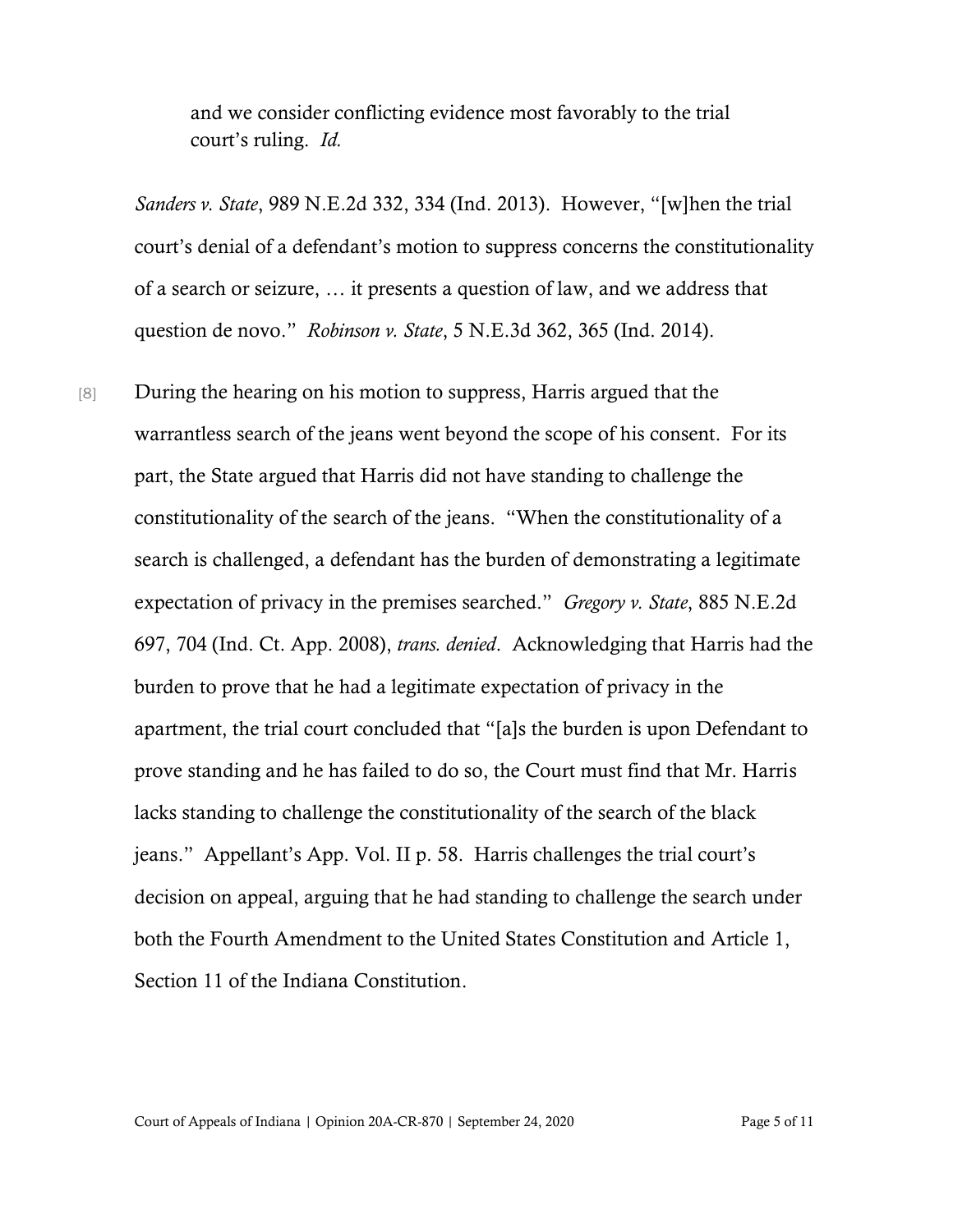### A. Fourth Amendment

[9] Fourth Amendment rights are personal and may not be vicariously asserted. *Rakas v. Illinois*, 439 U.S. 128, 133–34, 99 S.Ct. 421, 425, 58 L.Ed.2d 387, 394 (1978). A defendant "aggrieved by an illegal search and seizure only through the introduction of damaging evidence secured by the search of a third person's premises has not had any of his Fourth Amendment rights infringed." *Id.* at 134, 99 S.Ct. at 425, 58 L.Ed.2d at 395. "[I]n order to challenge a search as unconstitutional, a defendant must have a legitimate expectation of privacy in that which is searched." *Livingston v. State*, 542 N.E.2d 192, 194 (Ind. 1989) (citing *Rakas v. Illinois*). In reviewing whether a privacy expectation exists under a Fourth Amendment analysis, this Court also looks to whether the defendant has control over or ownership in the premises searched. *Lee v. State*, 545 N.E.2d 1085, 1091 (Ind. 1989); *Livingston*, 542 N.E.2d at 194; *Stout v. State*, 479 N.E.2d 563, 566 (Ind. 1985). The burden is on the defendant challenging the constitutional validity of a search to demonstrate that he had a legitimate expectation in the premises searched. *Livingston*, 542 N.E.2d at 194.

*Peterson v. State*, 674 N.E.2d 528, 532 (Ind. 1996) (brackets in original).

[10] The inquiry into whether an individual has a legitimate expectation of privacy in a premises normally embraces two discrete questions. *Smith v. Maryland*, 442 U.S. 735, 740 (1979).

> The first is whether the individual, by his conduct, has "exhibited an actual (subjective) expectation of privacy," [*Katz v. U.S.*, 389 U.S. 347, 361 (1967)]—whether … the individual has shown that "he seeks to preserve [something] as private." [*Id.* at 351]. The second question is whether the individual's subjective expectation of privacy is "one that society is prepared to recognize as 'reasonable,'" [*Id.* at 361]—whether … the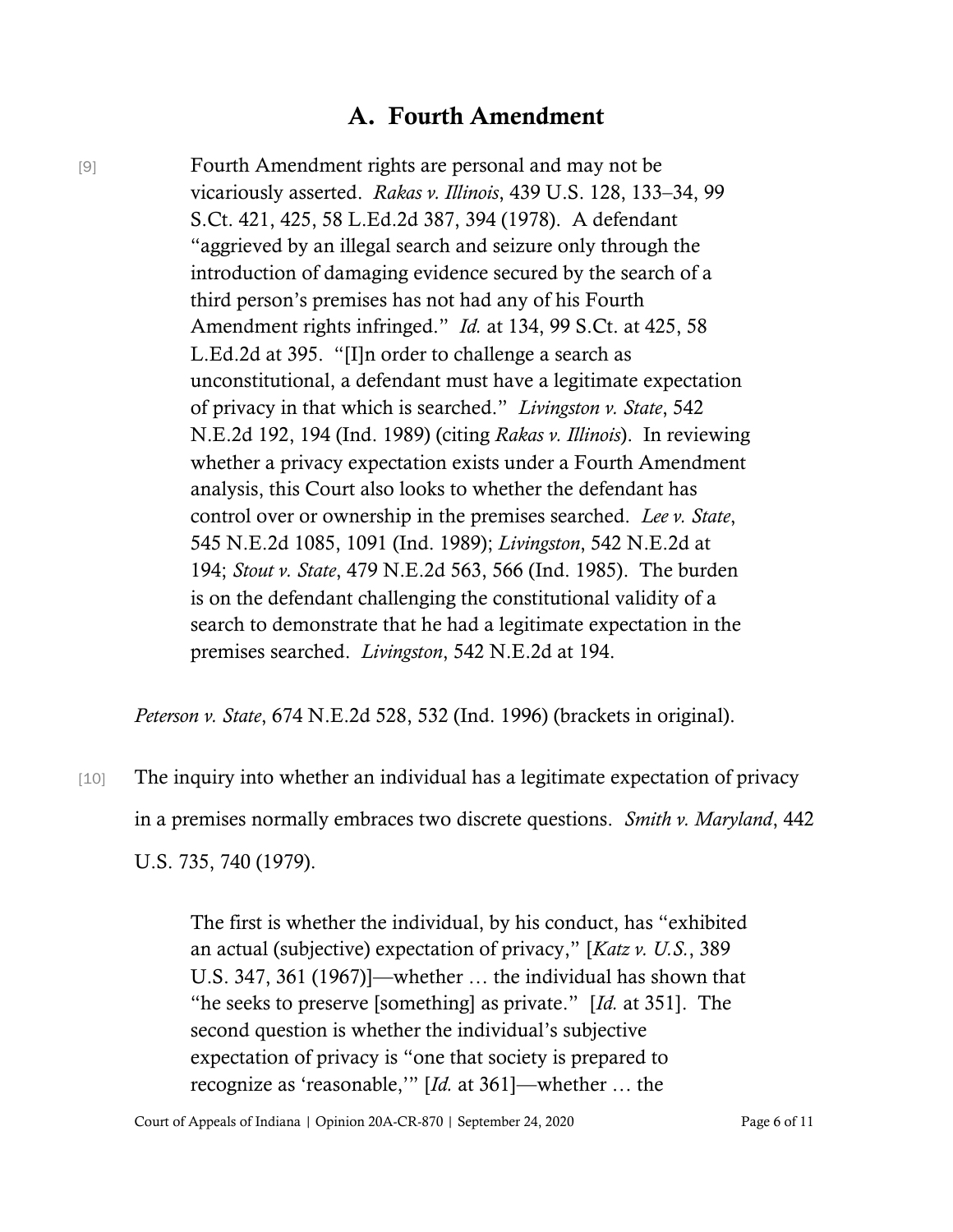individual's expectation, viewed objectively, is "justifiable" under the circumstances. [*Id.* at 353].

*Id.*

- [11] In this case, the trial court found that Harris failed to establish that he had a legitimate expectation of privacy in the apartment. In the amended motion to suppress, Harris referred to the apartment as his "home." Appellant's App. Vol. II p. 51. However, there was no evidence presented during the suppression hearing indicating that Harris lived at the apartment or sought to preserve anything as private.<sup>2</sup> The trial court noted that Harris's "appearance in front of a police officer wearing nothing but his underwear would certainly lead the common man to assume that [Harris] had an expectation of privacy in" the apartment. Appellant's App. Vol. II p. 58. That said, one could just as reasonably assume that the female who had been involved in the reported domestic incident with Harris had the ownership interest in the apartment but had fled to safety.
- [12] To the extent that Harris points to his consent for the officers to enter the apartment as proof of his interest in the apartment, we conclude that Harris's act of giving the officers consent to enter the apartment for the limited purpose of conducting a welfare check on any other potential occupants, without more,

 $2$  Harris did not testify during the hearing that he resided in the apartment or present any evidence proving that he lived in the apartment.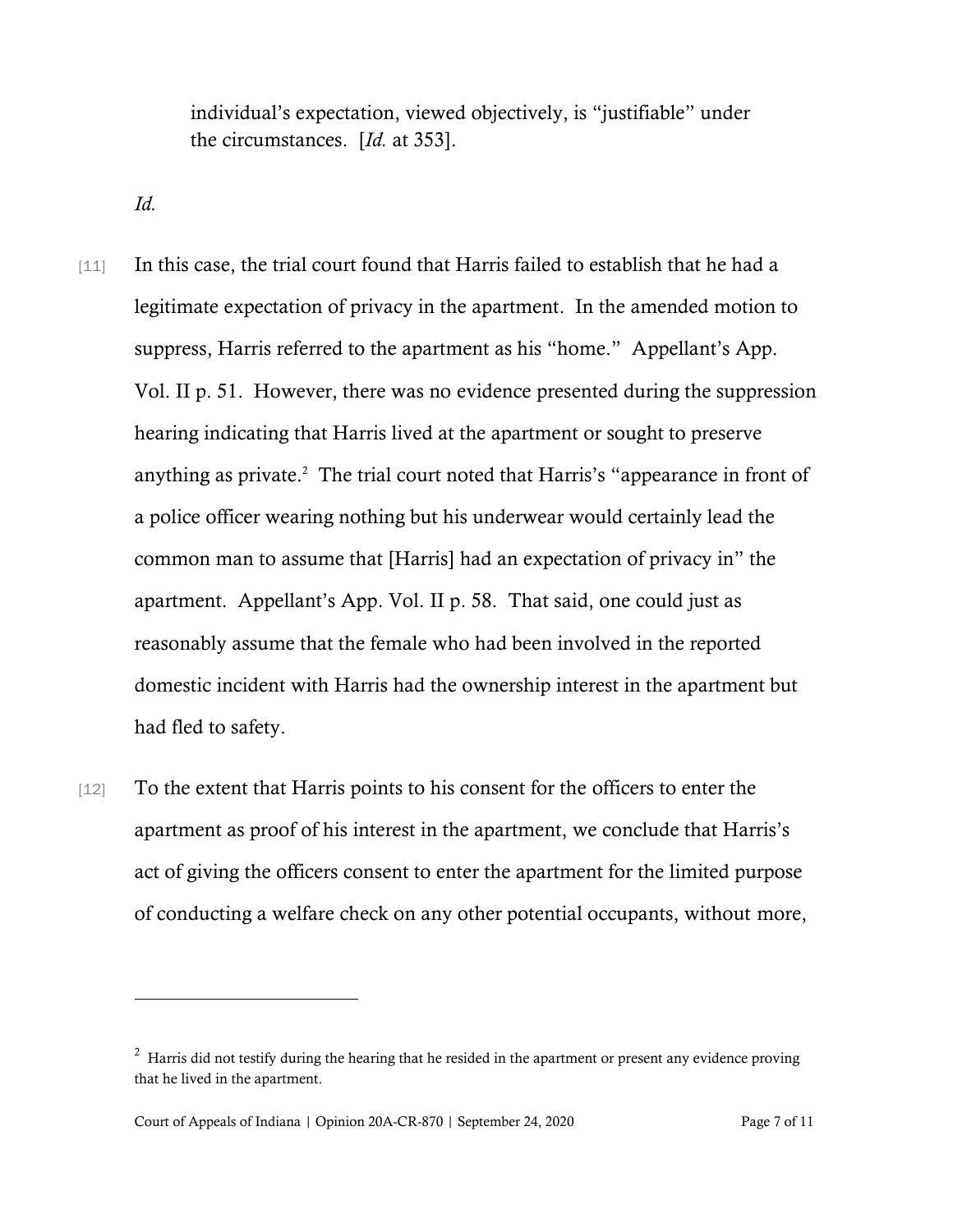is insufficient to prove that Harris controlled or owned the apartment. Given the lack of evidence that Harris sought to preserve anything as private or to prove control or ownership, we, like the trial court, conclude that Harris did not have a reasonable expectation of privacy under these circumstances and therefore lacked standing to challenge the constitutionality of the search pursuant to the Fourth Amendment. *See Peterson*, 674 N.E.2d at 533 ("Because we find that, as a matter of law, the defendant lacked standing to challenge the search, we reject his claim that the admission of the shotgun violated his Fourth Amendment rights.").

### B. Article 1, Section 11

[13] To establish standing pursuant to Article 1, Section 11, our supreme court has stated that "a defendant must establish ownership, control, possession, or interest in the premises searched or the property seized." [*Peterson*, 674 N.E.2d at 534]. The court has also stated that a "defendant must show a subjective and objective expectation of privacy in the premises." *Campos v. State*, 885 N.E.2d 590, 598 (Ind. 2008) (citing [*Smith*, 442 U.S. at 740]).

*Allen v. State*, 893 N.E.2d 1092, 1096 (Ind. Ct. App. 2008), *trans. denied*.

[14] "[T]he rights protected under the federal and state constitutions are consistently described as 'personal' rights." *Id.* at 1098–99. Just as "[a] person's Fourth Amendment rights against unreasonable search and seizure are personal," *Best v. State*, 821 N.E.2d 419, 424 (Ind. Ct. App. 2005) (citing *Minnesota v. Carter*, 525 U.S. 83, 88 (1998)), the Indiana Supreme Court has observed that Indiana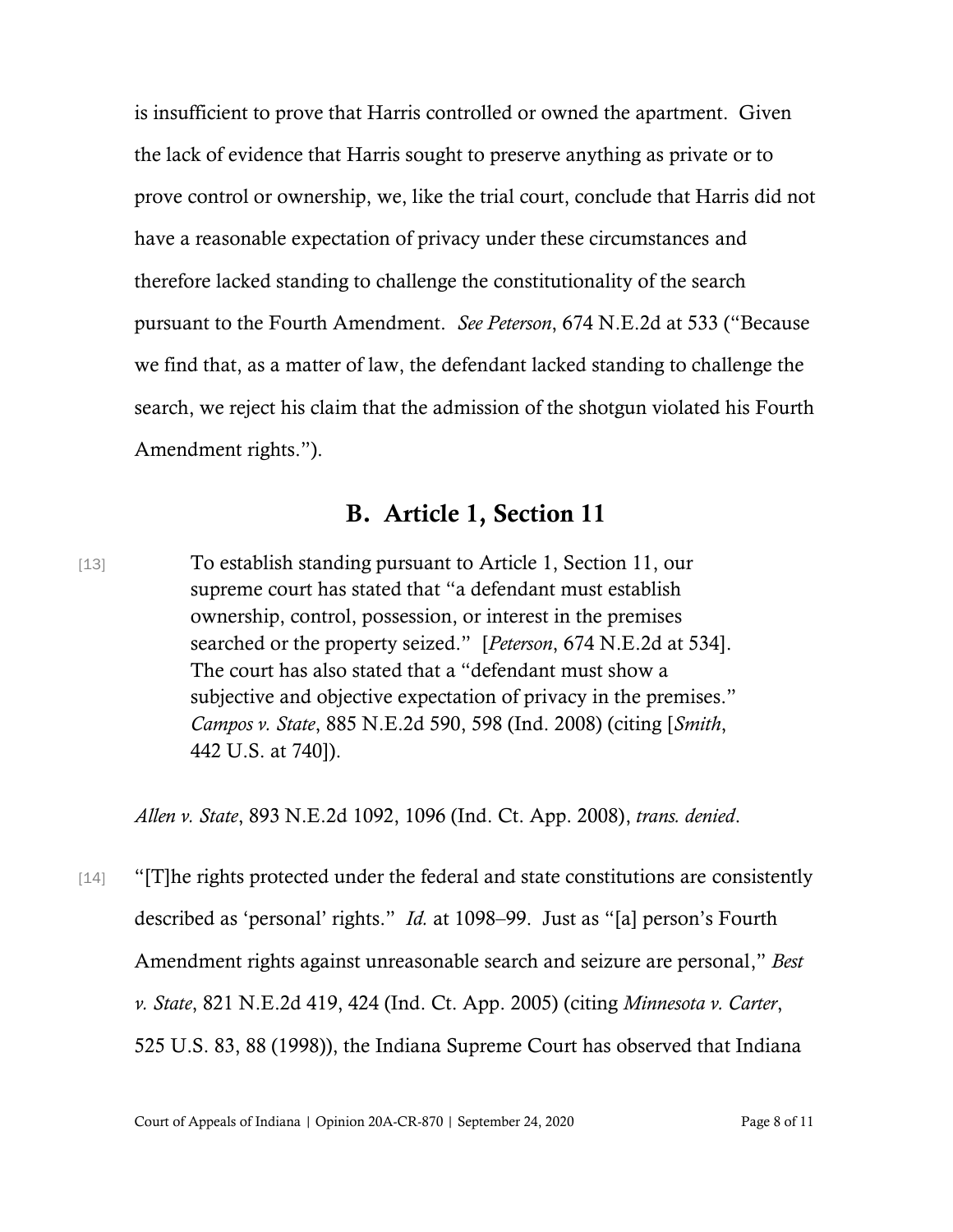jurisprudence similarly establishes that the "'right to be secure in their persons, houses, papers and effects, against unreasonable search and seizure [under Section 11] is a personal right of the individual whose person, house, papers or effects are searched or seized.'" *Peterson*, 674 N.E.2d at 533–34 (quoting *Snedegar v. State*, 196 Ind. 254, 257, 146 N.E. 849, 849–50 (1925)).

Indiana law has also imposed a requirement of standing to challenge a search or seizure—a defendant cannot successfully object to a search of the premises of another if such search does not unlawfully invade his own privacy. *Tongut v. State*, 197 Ind. 539, 544, 151 N.E. 427, 429 (1926). If the facts fail to establish that the alleged illegal search and seizure actually concerned the person, house, papers or effects of the defendant, he will not have standing to challenge the illegality. *Earle v. State*, 194 Ind. 165, 168, 142 N.E. 405, 406 (1924).

*Id.* at 534.

- [15] Again, while Harris referred to the apartment as his home in the amended motion to suppress, Harris failed to present any evidence during the suppression hearing to prove that he had control or ownership of the apartment. Thus, as we concluded above, Harris failed to prove that he had a reasonable expectation of privacy in the apartment.
- Court of Appeals of Indiana | Opinion 20A-CR-870 | September 24, 2020 Page 9 of 11 [16] Harris also failed to prove that he had a reasonable expectation of privacy in the jeans. Officer Hutchison's testimony established that Harris was wearing only his underwear when he and Officer Schuler first encountered Harris. When Harris was placed under arrest and subsequently got dressed, he put on clothes that were intermingled with the jeans in which the methamphetamine was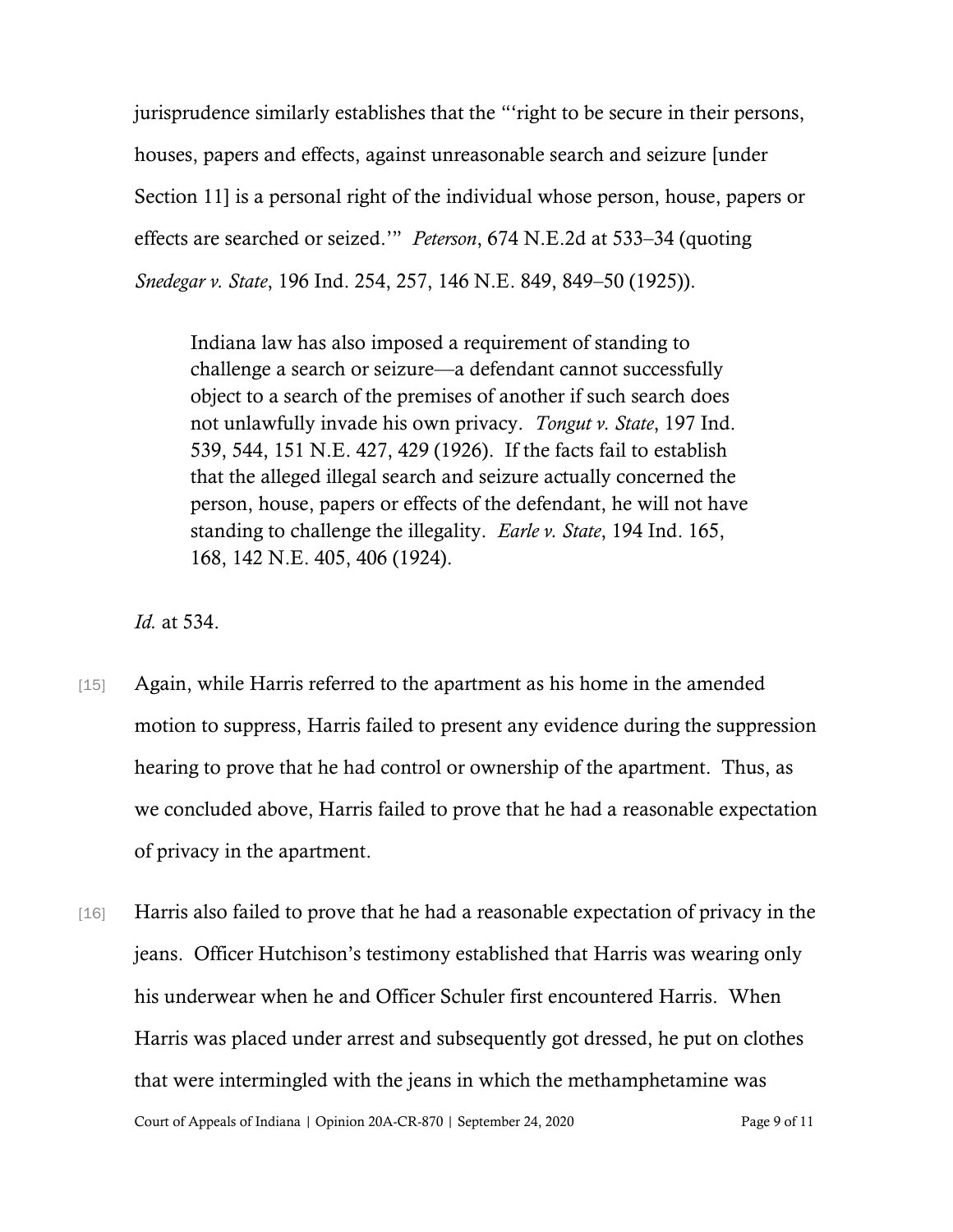found. However, Harris specifically stated that the jeans in which the methamphetamine was found "weren't his." Tr. Vol. II p. 16. Harris also disavowed ownership of the methamphetamine seized by Officer Hutchison, claiming that it belonged to the female who had been present in the apartment prior to the officers' arrival. By disavowing ownership of the jeans, Harris extinguished any objective expectation of privacy that he might have had in the jeans. Given that Harris lacked an objective expectation of privacy in both the apartment and the item searched, we conclude that the trial court did not err in finding that Harris lacked standing to challenge the constitutionality of the search pursuant to Article 1, Section 11 of the Indiana Constitution.

[17] Because we conclude that Harris failed to meet his burden of proving that he had a legitimate interest in the apartment, we affirm the trial court's determination that Harris lacked standing to challenge the constitutionality of the search of the apartment. Furthermore, while arguments were made before the trial court as to whether the warrantless search of the jeans exceeded the scope of the welfare check or was justified by an exception to the general rule requiring that police secure a warrant prior to conducting a search, the trial court only ruled on the standing issue and did not issue a ruling on whether the warrantless search of the jeans was otherwise justified. As such, any question as to whether the warrantless search of the jeans fell under an exception to the general rule requiring a warrant is not before the court in the instant appeal and is a question for another day.